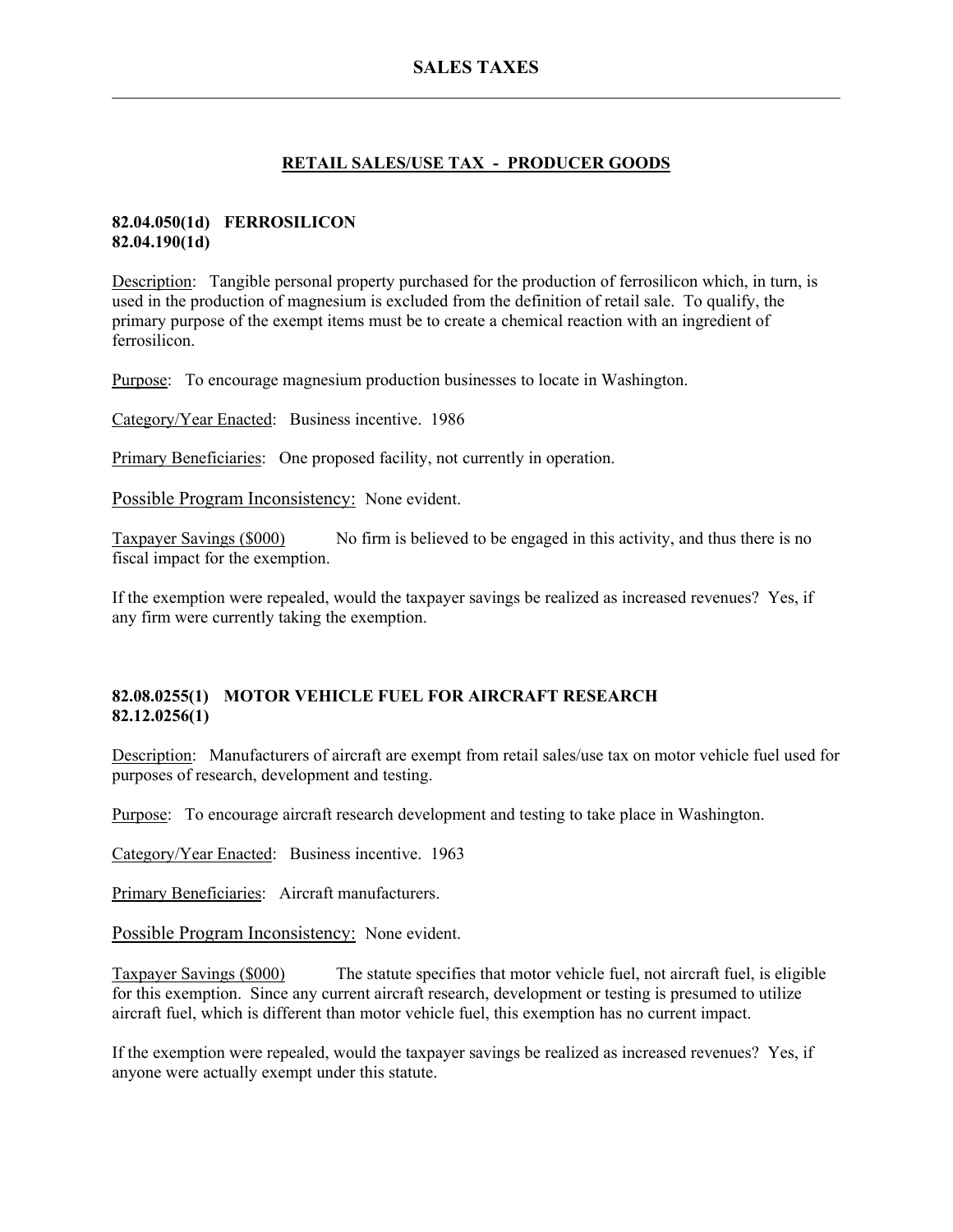### **82.08.02565 MANUFACTURING MACHINERY 82.12.02565**

Description: New or replacement manufacturing machinery and equipment is exempt from retail sales/use tax if it is used in a manufacturing operation. Both materials and installation labor are included for machinery, equipment, pollution control equipment and the internal use portion of cogeneration equipment. Repair parts and labor, R&D equipment, testing devices and certain logging and rockcrushing equipment are also covered by the exemption. Excluded from the exemption are short-lived tools, hand tools, and consumable supplies.

Purpose: To encourage manufacturing activity to take place in Washington and create family wage jobs.

Category/Year Enacted: Business incentive. 1995

Primary Beneficiaries: About 15,000 - 16,000 manufacturing firms in Washington are potentially eligible.

Possible Program Inconsistency: None evident.

| <b>Taxpayer Savings (\$000)</b> | FY 2004   | FY 2005   | FY 2006   | FY 2007   |
|---------------------------------|-----------|-----------|-----------|-----------|
| State tax                       | \$148,900 | \$162,400 | \$176,500 | \$192.400 |
| Local taxes                     | \$43,200  | \$47,100  | \$51,200  | \$ 55,800 |

If the exemption were repealed, would the taxpayer savings be realized as increased revenues? Yes.

### **82.08.02566 PROTOTYPES OF AIRCRAFT PARTS 82.12.02566**

Description: Purchases of materials used to develop prototypes of aircraft parts are exempt from retail sales/use tax, if the firm that develops the prototypes has taxable sales of less than \$20 million annually. The statute limits the amount of sales tax exemption to \$100,000 per firm.

Purpose: To assist relatively small manufacturers of aircraft parts.

Category/Year Enacted: Business incentive. 1997

Primary Beneficiaries: Approximately 100 firms.

Possible Program Inconsistency: None evident.

| Taxpayer Savings (\$000) | FY 2004 | FY 2005 | FV | $-2006$ | $FY$ 200 $^{\circ}$ |
|--------------------------|---------|---------|----|---------|---------------------|
| State tax                | 291     | 302     |    | 315     | 328                 |
| Local taxes              |         |         |    |         |                     |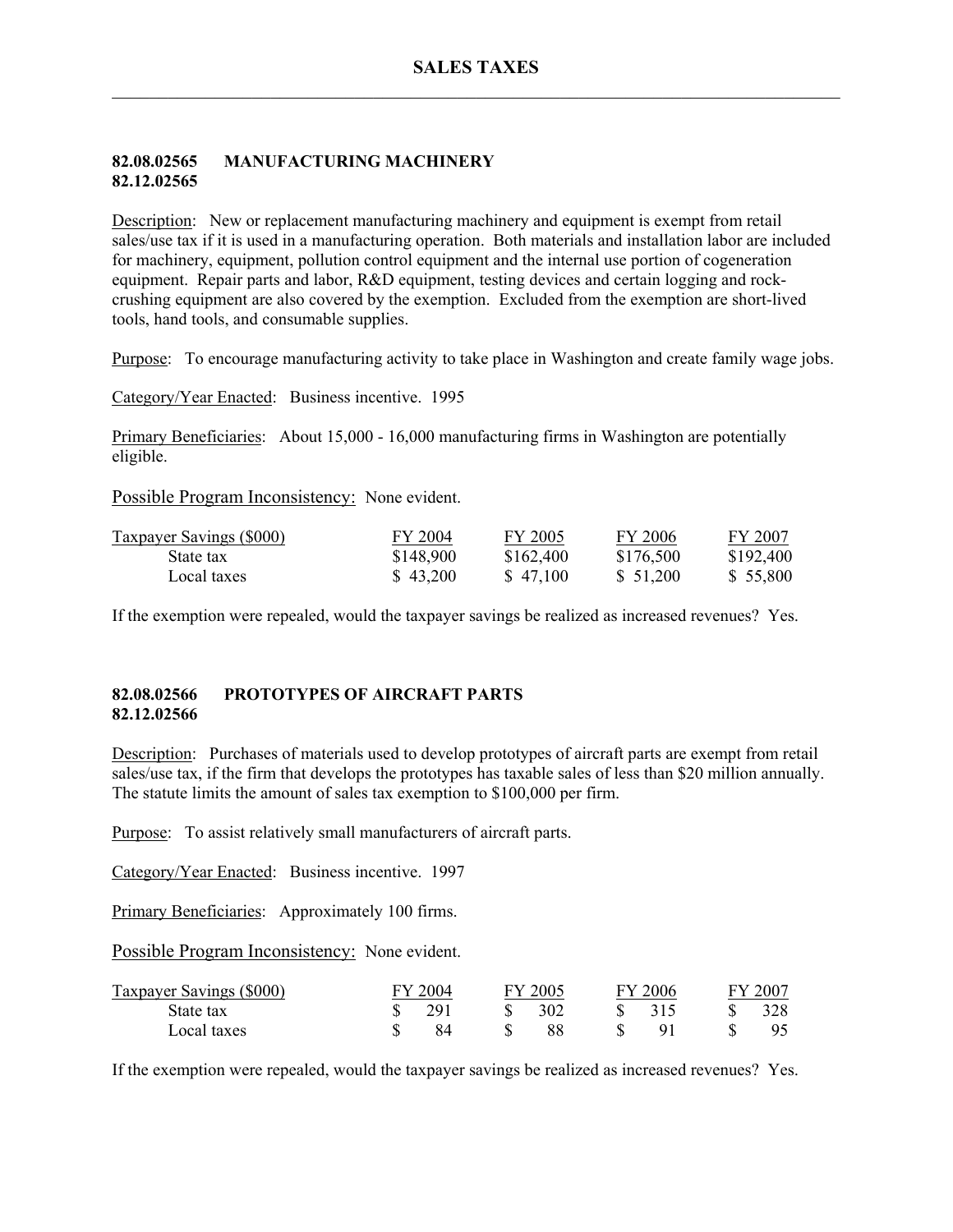## **82.08.02567 ELECTRICITY GENERATION; RENEWABLE RESOURCES 82.12.02567**

Description: Exemption from retail sales/use tax is provided for machinery and equipment, including installation labor and services, used directly in generating electricity by the use of wind, sun, land-fill gas or fuel cells. The facility must be capable of generating a minimum of 200 watts of electricity. This exemption is scheduled to expire on June 30, 2009.

Purpose: To encourage the development of alternative energy generation facilities.

Category/Year Enacted: Business incentive. 1996, broadened in 1998, 1999 and 2001.

Primary Beneficiaries: The costs of solar generation continue to exceed those of conventional generation facilities, although technology improvements may lower the cost and utilization of solar power. Wind power represents the majority of the impact of this exemption.

Possible Program Inconsistency: None evident.

| <b>Taxpayer Savings (\$000)</b> | FY 2004 | FY 2005  | FY 2006  | FY 2007  |
|---------------------------------|---------|----------|----------|----------|
| State tax                       | \$9,750 | \$13,000 | \$13,000 | \$13,000 |
| Local taxes                     | \$2,850 | \$ 3,800 | \$ 3,800 | \$ 3.800 |

If the exemption were repealed, would the taxpayer savings be realized as increased revenues? Yes.

### **82.08.02568 ANODES AND CATHODES 82.12.02568**

Description: Exemption from retail sales/use tax for various ingredients used in producing anodes and cathodes that are used in manufacturing aluminum. These include carbon, petroleum coke, coal tar, pitch and similar substances.

Purpose: To support the aluminum industry.

Category/Year Enacted: Business incentive. 1996

Primary Beneficiaries: Aluminum manufacturers.

Possible Program Inconsistency: None evident.

| <b>Taxpayer Savings (\$000)</b> | FY 2004  | FY 2005  | FY 2006  | FY 2007  |
|---------------------------------|----------|----------|----------|----------|
| State tax                       | \$ 2,719 | \$ 2,871 | \$ 2,874 | \$ 2,977 |
| Local taxes                     | 788      | 832      | -833     | 863      |

If the exemption were repealed, would the taxpayer savings be realized as increased revenues? Yes, although the few remaining firms in this industry might choose to relocate.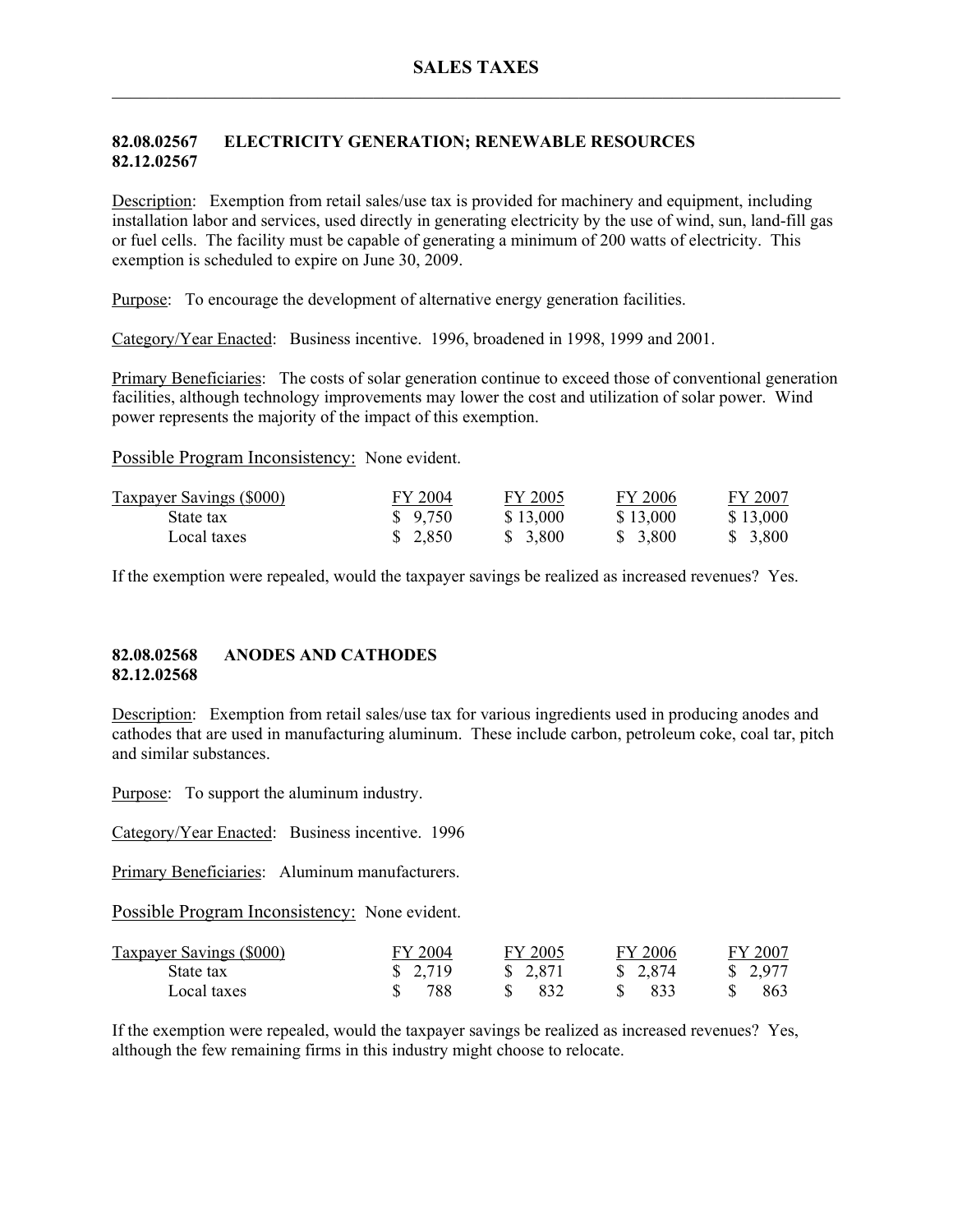## **82.08.026 NATURAL AND MANUFACTURED GAS 82.12.023 82.14.030(1)**

Description: Natural and manufactured gas delivered through a pipeline, which is subject to the use tax on brokered gas pursuant to RCW 82.12.022, is exempt from retail sales/use tax.

Purpose: Washington firms that distribute natural gas are subject to public utility tax. Large industrial customers may purchase gas directly from out-of-state suppliers through brokers that is not subject to public utility tax. In 1989 a new "use" tax was levied on such purchases, equivalent to the public utility tax. This exemption assures that these purchases are subject to the special use tax, rather than sales tax.

Category/Year Enacted: Tax base. 1989

Primary Beneficiaries: Large industrial users of natural or manufactured gas.

Possible Program Inconsistency: None evident.

| Taxpayer Savings (\$000) | FY 2004    | FY 2005    | FY 2006    | FY 2007    |
|--------------------------|------------|------------|------------|------------|
| State tax                | \$15,983   | \$18,860   | \$22,255   | \$26,260   |
| Local taxes*             | \$(22,457) | \$(26,499) | \$(31,269) | \$(36,898) |

\*Includes local use tax at the maximum 6% rate. Thus, the overall local impact would be a gain in revenue resulting from shifting from local utility use tax to regular local sales tax.

If the exemption were repealed, would the taxpayer savings be realized as increased revenues? No.

### **82.08.0274 FORM LUMBER 82.12.0268**

Description: Form lumber that is used in construction to mold concrete is exempt from retail sales/use tax. The lumber must be used in a single project and be incorporated into the same project. The exemption applies only to projects done by contractors for other persons. Therefore, lumber used by "spec" builders is not exempt under this provision.

Purpose: To exempt the contractor's intervening use as a consumer of form lumber.

Category/Year Enacted: Other business. 1965

Primary Beneficiaries: Contractors and subcontractors who use lumber as forms for concrete.

Possible Program Inconsistency: None evident.

Taxpayer Savings (\$000) Minimal. It is believed that form lumber is rarely incorporated into the same structure, and therefore there is little or no impact for this exemption.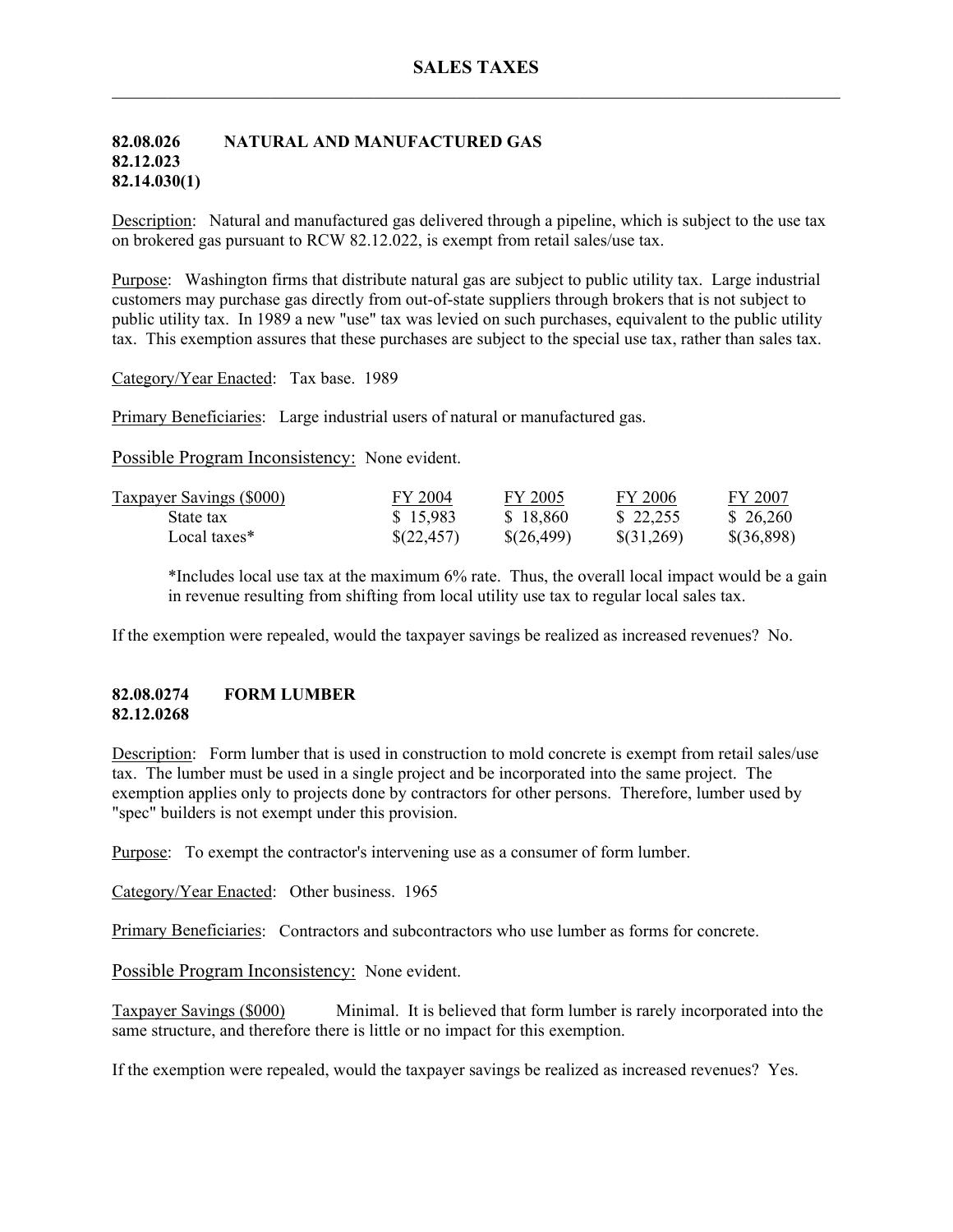### **82.08.0276 APPAREL USED FOR DISPLAY 82.12.0271**

Description: Manufacturers, wholesalers and retailers of wearing apparel are exempt from retail sales/use tax on clothing displayed to promote sales.

Purpose: Represents a legislative judgment that this limited intervening use of the clothing by the seller should not result in retail sales or use tax liability.

Category/Year Enacted: Other business. 1967

Primary Beneficiaries: Sellers of clothing which is displayed in their stores.

Possible Program Inconsistency: None evident.

Taxpayer Savings (\$000) Minimal. Because of the frequent turnover of display merchandise, such items are now commonly sold at retail and therefore subject to tax.

### **82.08.0298 FUEL FOR COMMERCIAL FISHING BOATS 82.12.0298**

Description: Diesel fuel used by vessels engaged in commercial deep-sea fishing or in the operation of commercial charter fishing boats is exempt from retail sales/use tax. Such vessels must regularly operate outside of state territorial waters and the gross income from fishing must be at least \$5,000 annually.

Purpose: To recognize that the majority of such fuel is consumed outside of the state.

Category/Year Enacted: Other business. 1987

Primary Beneficiaries: Commercial fishers and sport fishing charter boat operators.

Possible Program Inconsistency: None evident.

| Taxpayer Savings (\$000) | 2004 | FY 2005 | FY 2006   | 2007 |
|--------------------------|------|---------|-----------|------|
| State tax                | 729  | -735    | 762       | 796  |
| Local taxes              | 213  | 215     | <u>າາ</u> |      |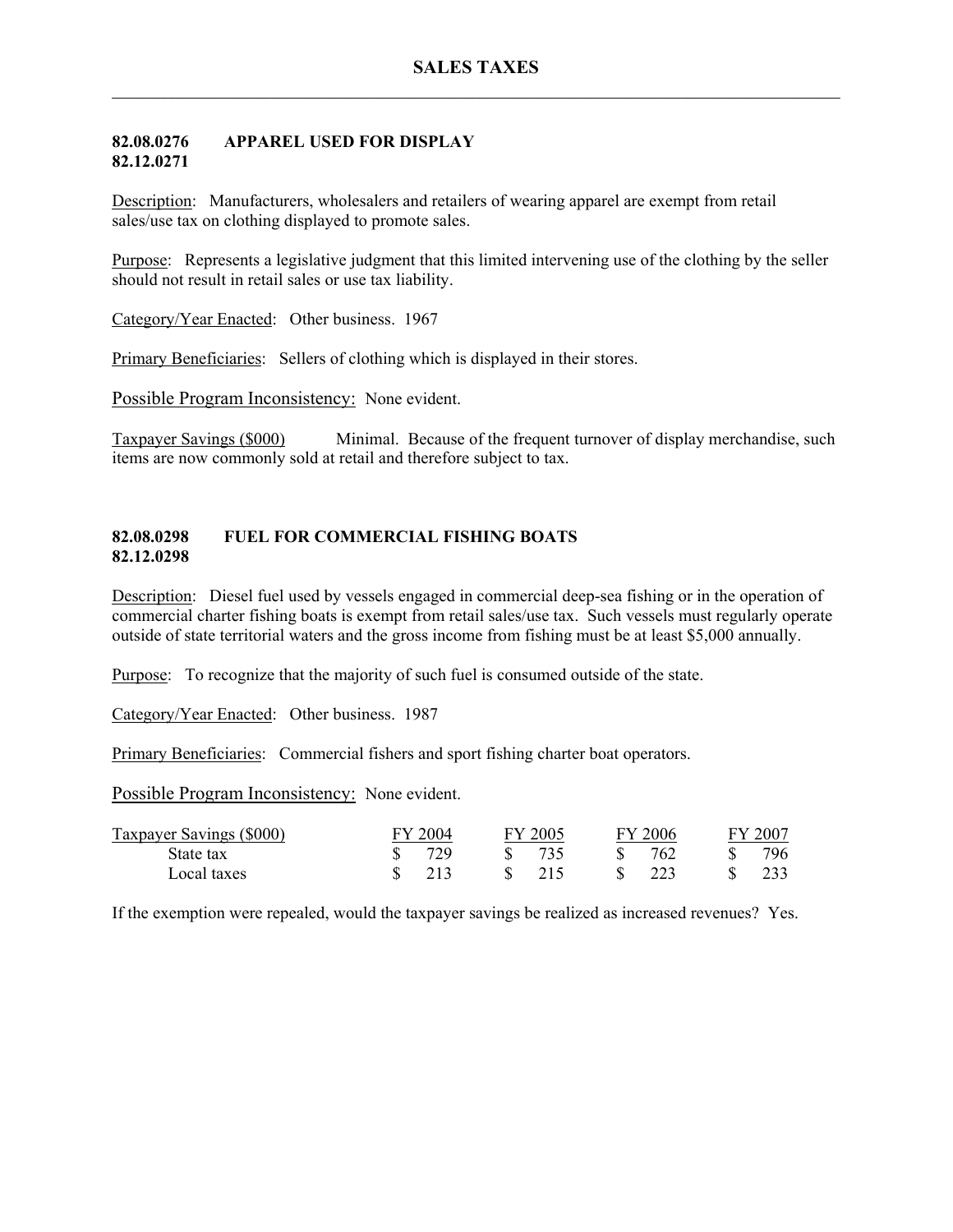## **82.08.0315 FILM & VIDEO PRODUCTION EQUIPMENT 82.12.0315**

Description: Rental of equipment or sale of related services by motion picture and video production businesses are exempt from retail sales/use tax. Such equipment includes video, electrical, lighting and motion picture equipment.

Purpose: To support the motion picture industry and encourage more films to be produced in this state.

Category/Year Enacted: Business incentive. 1995

Primary Beneficiaries: Motion picture and video production companies.

Possible Program Inconsistency: None evident.

| Taxpayer Savings (\$000) | FY 2004 | FY 2005   | FY 2006 | FY 2007          |
|--------------------------|---------|-----------|---------|------------------|
| State tax                | 580     | 580<br>S. | 580     | 580 <sup>-</sup> |
| Local taxes              | 170     | 170       | 170     |                  |

If the exemption were repealed, would the taxpayer savings be realized as increased revenues? Yes.

### **82.08.810 AIR POLLUTION CONTROL FACILITIES 82.12.810**

Description: Construction of air pollution control facilities at a thermal electric generating facility which was placed in operation after 1969 and before July 1, 1997 is exempt from retail sales/use tax. The exemption is contingent upon production levels for the plant being maintained above the 20 percent annual capacity factor between 2002 and 2023. If production falls below this level, all or a portion of the tax previously exempted must be repaid.

Purpose: To reduce the cost of installing air pollution control devices, allowing the plant to remain in operation.

Category/Year Enacted: Business incentive. 1997

Primary Beneficiaries: The Centralia thermal generating plant.

Possible Program Inconsistency: None evident.

Taxpayer Savings (\$000) Due to confidentiality requirements, the impact of this exemption cannot be publicly stated because it is believed to affect fewer than three taxpayers.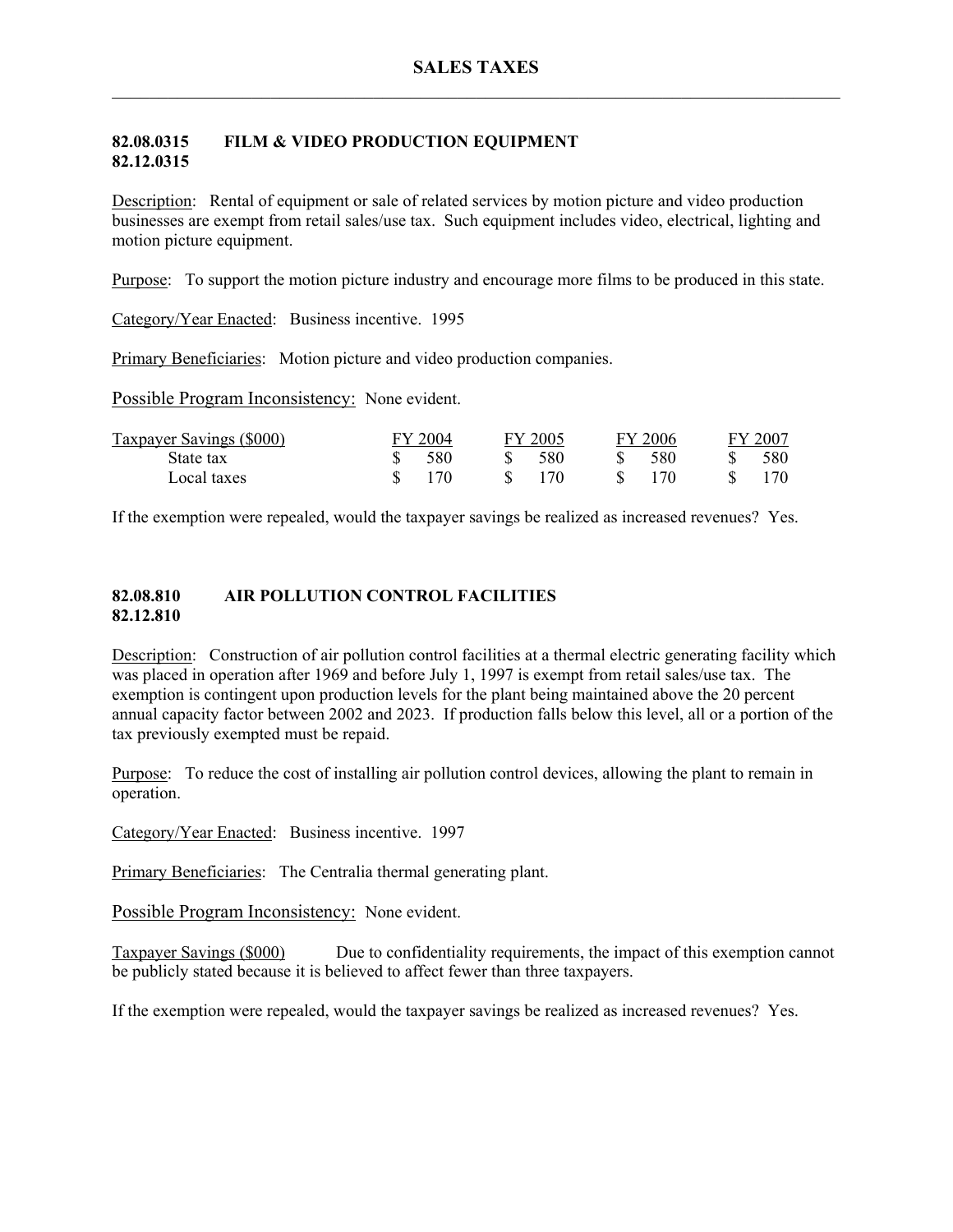# **82.08.811 COAL USED AT THERMAL GENERATING PLANTS 82.12.811**

Description: Purchases of coal used at a thermal electric generating facility placed in operation after 1969 and before July 1, 1997 are exempt from retail sales/use tax. The exemption is contingent upon owners of the plant demonstrating to the Dept. of Ecology that progress is being made to install the necessary air pollution control devices and that the facility has emitted no more than 10,000 tons of sulfur dioxide during the pervious 12 months.

Purpose: To encourage the Centralia plant to install the necessary air pollution control devices.

Category/Year Enacted: Business incentive. 1997

Primary Beneficiaries: The Centralia thermal generating plant.

Possible Program Inconsistency: None evident.

Taxpayer Savings (\$000) Due to confidentiality requirements, the impact of this exemption cannot be publicly stated because it is believed to affect fewer than three taxpayers.

If the exemption were repealed, would the taxpayer savings be realized as increased revenues? Yes.

#### **82.08.820 WAREHOUSING REMITTANCE 82.12.820**

Description: Certain warehouses and grain elevators are eligible for an exemption in the form of a remittance of the state retail sales/use tax paid on purchases of machinery and on materials and labor for construction of these facilities. Warehouses must be more than 200,000 square feet in size; the exemption equals 100 percent of the state retail sales/use tax paid on construction and 50 percent of the state tax paid on equipment, including materials handling and racking equipment. For grain elevators the exemption is either 50 or 100 percent of the state tax paid, depending upon the capacity of the facility. The remittance does not cover local sales/use taxes.

Purpose: To encourage construction of warehouses in Washington and to increase the competitiveness of the warehouse and distribution industry in this state.

Category/Year Enacted: Business incentive. 1997

Primary Beneficiaries: Warehouse firms, retailers that operate distribution centers, port districts, etc.

Possible Program Inconsistency: None evident.

| <b>Taxpayer Savings (\$000)</b> | FY 2004 | FY 2005 | FY 2006  | FY 2007  |
|---------------------------------|---------|---------|----------|----------|
| State tax                       | \$2,806 | \$2,890 | \$ 2,977 | \$ 3,066 |
| Local taxes                     |         |         |          |          |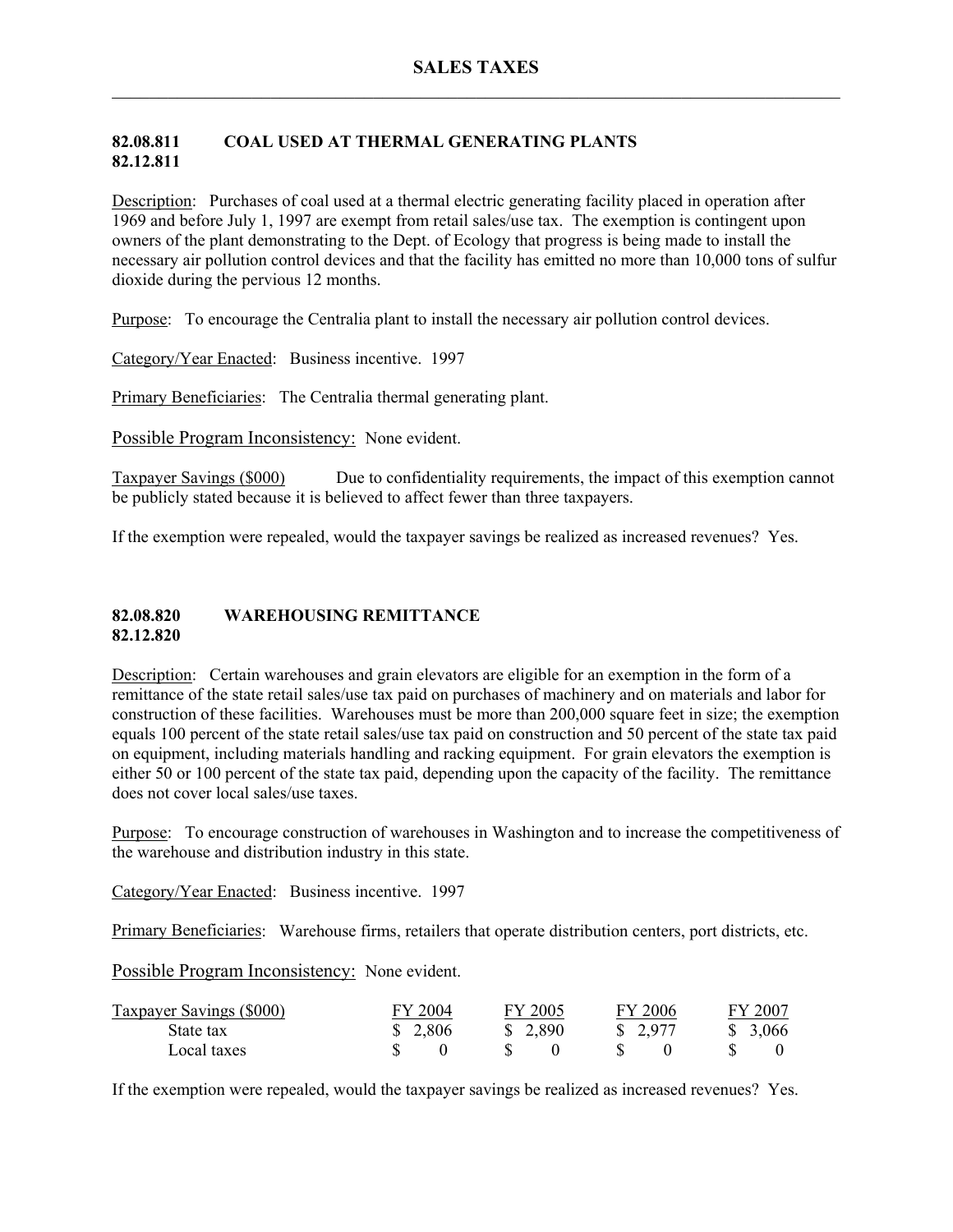## **82.08.955 DISTRIBUTION OF BIODIESEL/ALCOHOL FUELS 82.12.955**

Description: Exemption from retail sales/use tax is allowed for machinery and equipment which is used directly to facilitate the retail sale of biodiesel or alcohol fuel blend or for vehicles used to deliver such fuels. The exemption also includes services associated with the construction of structures to facilitate the sale of these fuels. This exemption is scheduled to expire on July 1, 2009.

Purpose: To encourage fuel dealers to sell biodiesel and alcohol fuels.

Category/Year Enacted: Business incentive. 2003

Primary Beneficiaries: Dealers and distributors of alternative fuels

Possible Program Inconsistency: None evident.

| Taxpayer Savings (\$000) | 2004 | $\frac{1}{2005}$ | 2006 | 2007 |
|--------------------------|------|------------------|------|------|
| State tax                |      |                  |      |      |
| Local taxes              |      |                  |      |      |

If the exemption were repealed, would the taxpayer savings be realized as increased revenues? Yes.

#### **82.08.960 DISTRIBUTION OF WOOD BIOMASS FUELS 82.12.960**

Description: Exemption from retail sales/use tax is allowed for machinery and equipment which is used directly to facilitate the retail sale of wood biomass fuel blend or for vehicles used to deliver such fuels. The exemption also includes services associated with the construction of structures to facilitate the sale of such fuel. This exemption is scheduled to expire on July 1, 2009.

Purpose: To encourage fuel dealers to sell wood biomass fuels.

Category/Year Enacted: Business incentive. 2003

Primary Beneficiaries: Dealers and distributors of wood biomass fuel.

Possible Program Inconsistency: None evident.

Taxpayer Savings (\$000) None, so far. There are currently no known plans for a fuel dealer to begin selling this type of fuel.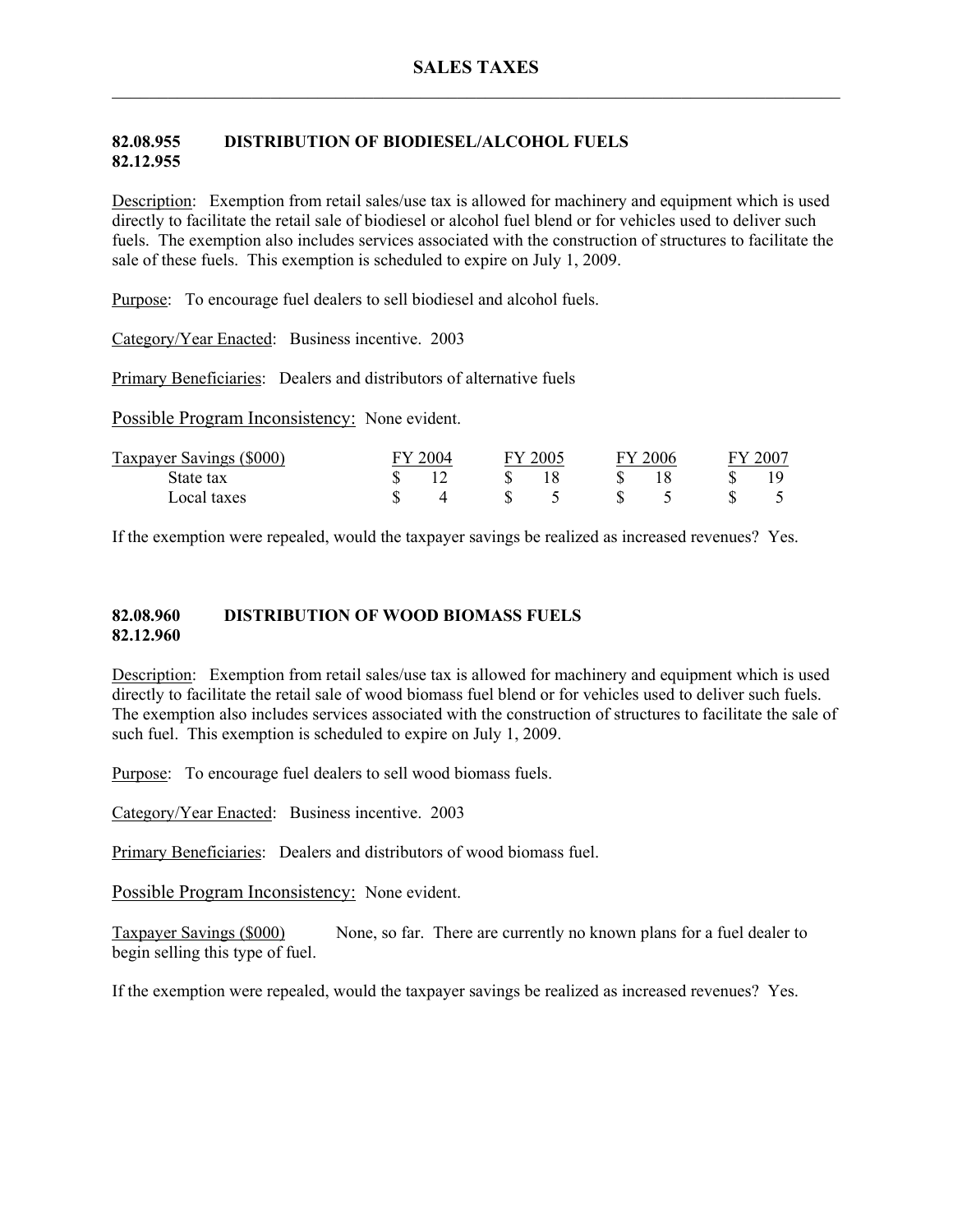# **82.08.965 FACILITIES FOR MANUF. SEMICONDUCTOR MATERIALS 82.12.965**

Description: Exemption from retail sales/use tax is provided for new construction by manufacturers of semiconductor materials. The exemption covers all construction costs, including materials, labor and installation of fixtures. The exemption is contingent upon commencement of commercial operations by a new semiconductor microchip fabrication facility with an investment in new buildings and equipment amounting to at least \$1 billion. It is believed that such a condition will be met by January 1, 2006 and the exemption is assumed to become effective at that time. The exemption lasts for a period of 12 years from the effective date.

Purpose: To encourage the retention of existing semiconductor firms in Washington and to attract similar businesses to the state.

Category/Year Enacted: Business incentive. 2003

Primary Beneficiaries: Approximately 20 firms in the semiconductor cluster.

Possible Program Inconsistency: None evident.

| Taxpayer Savings (\$000) | FY 2004 | FY 2005 |  | FY 2006 | FY 2007 |
|--------------------------|---------|---------|--|---------|---------|
| State tax                |         |         |  | 700     | 1,700   |
| Local taxes              |         |         |  | 200     | 500     |

If the exemption were repealed, would the taxpayer savings be realized as increased revenues? Yes.

## **82.08.970 SEMICONDUCTOR MATERIALS, GASSES & CHEMICALS 82.12.970**

Description: Exemption from retail sales/use tax is provided for gasses and chemicals used by manufacturers of semiconductor materials. The exemption is contingent upon commencement of commercial operations by a new semiconductor microchip fabrication facility with an investment in new buildings and equipment amounting to at least \$1 billion. It is believed that such a condition will be met by January 1, 2006 and the exemption is assumed to become effective at that time. The exemption lasts for a period of 12 years from the effective date.

Purpose: To encourage the retention of existing semiconductor firms in Washington and to attract similar business to the state.

Category/Year Enacted: Business incentive. 2003

Primary Beneficiaries: Approximately 20 firms in the semiconductor cluster.

Possible Program Inconsistency: None evident.

| Taxpayer Savings (\$000) | FY 2004 | FY 2005 | FV | $\frac{1}{2006}$ | FY 2007 |
|--------------------------|---------|---------|----|------------------|---------|
| State tax                |         |         |    |                  | 540     |
| Local taxes              |         |         |    | 60               | 160     |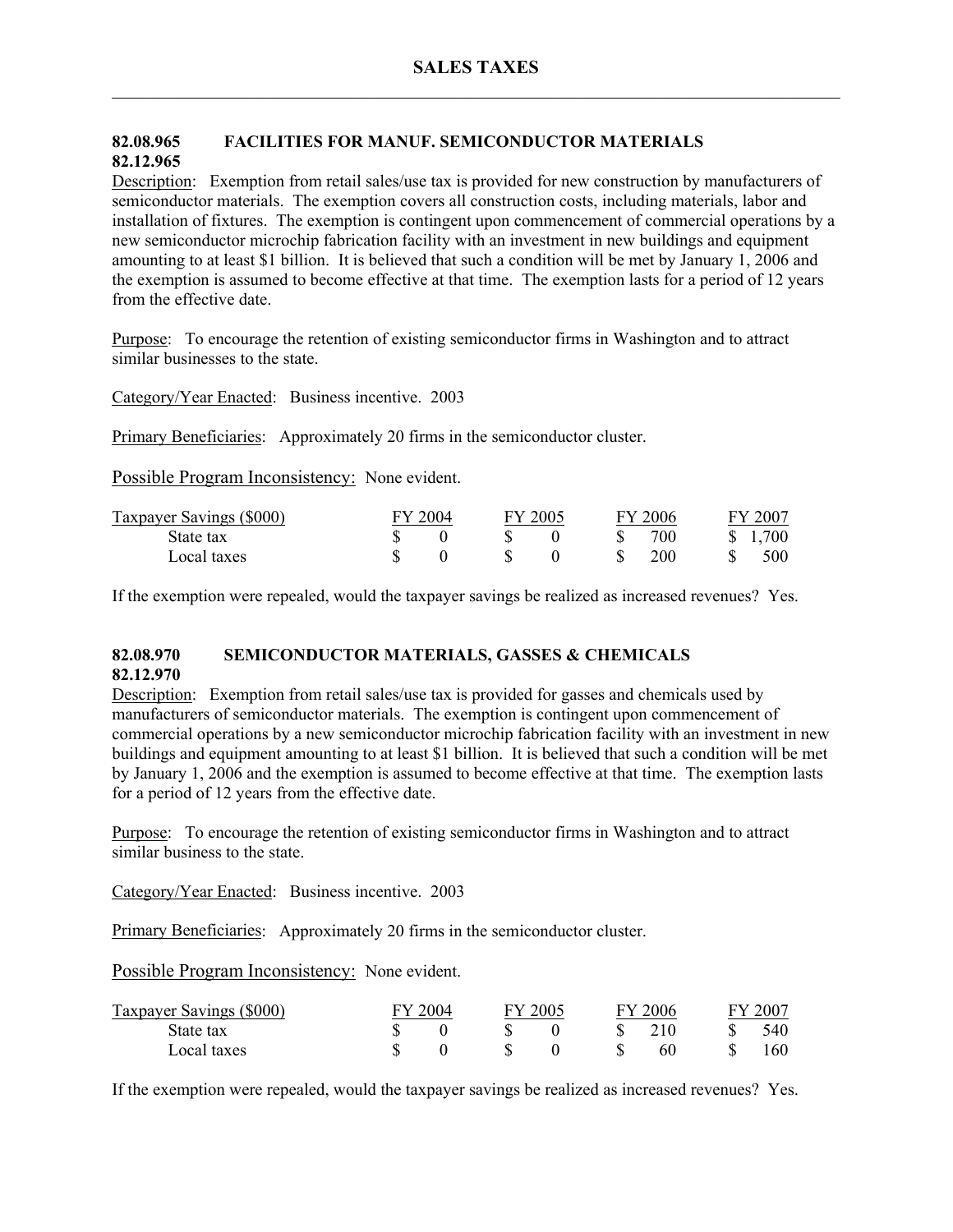# **82.08.975 AIRCRAFT PRE-PRODUCTION COMPUTER EXPENDITURES 82.12.975**

Description: An exemption from retail sales/use tax is allowed for design and pre-production computer software and hardware expenditures by manufacturers of commercial aircraft or components of aircraft. Eligible computer expenditures are those made after the date that an agreement is signed between the state and a manufacturer of a super-efficient airplane. The exemption becomes effective on the first of the month that such an agreement is signed. This agreement was signed on December 18, 2003; thus the exemption is effective December 1, 2003. The exemption is scheduled to expire on July 1, 2024.

Purpose: To encourage development and engineering of commercial aircraft in Washington.

Category/Year Enacted: Business incentive. 2003

Primary Beneficiaries: Manufacturers of commercial aircraft and components of such aircraft.

Possible Program Inconsistency: None evident.

| Taxpayer Savings (\$000) | FY 2004             | FY 2005 | FY 2006 | FY 2007  |
|--------------------------|---------------------|---------|---------|----------|
| State tax                | \$1,900             | \$2,800 | \$3,300 | \$3,500  |
| Local taxes              | $\frac{\$}{\$}$ 550 | -810    | 960     | \$ 1.015 |

If the exemption were repealed, would the taxpayer savings be realized as increased revenues? Yes.

#### **82.08.980 STRUCTURES FOR SUPER-EFFICIENT AIRCRAFT 82.12.980**

Description: Exemption from retail sales/use tax is allowed for the construction of an assembly facility for a super-efficient aircraft. The exemption is effective on the first of the month that an agreement is signed between the state and a manufacturer of a super-efficient airplane. Such an agreement was signed on December 18, 2003; thus the effective date is December 1, 2003. The exemption is scheduled to expire on July 1, 2024.

Purpose: To encourage siting of an assembly facility in Washington for a super-efficient aircraft.

Category/Year Enacted: Business incentive. 2003

Primary Beneficiaries: Manufacturer of a super-efficient aircraft and potentially a port district upon which the facility might be located.

Possible Program Inconsistency: None evident.

| Taxpayer Savings (\$000)* | FY 2004 | FY 2005  | FY 2006  | FY 200 |
|---------------------------|---------|----------|----------|--------|
| State tax                 |         | \$20,500 | \$ 2.900 |        |
| Local taxes               |         | \$ 6.000 | 800      |        |

\*Estimates assume construction of an entirely new structure on port district property.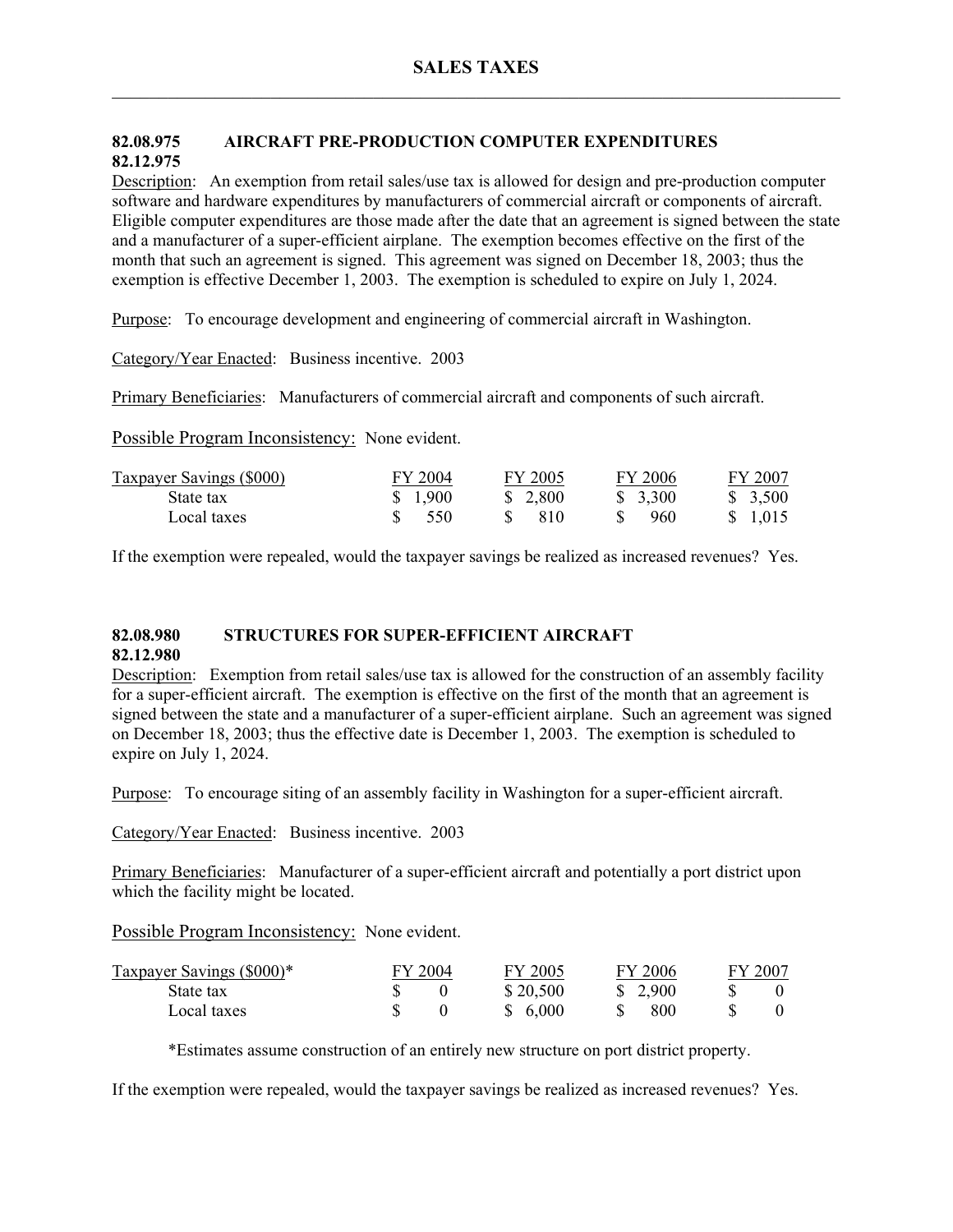## **82.12.010(1) USE TAX ON RENTAL VALUE**

Description: An out-of-state business that brings property into this state for temporary business use (less than 180 days during a 365 consecutive day period) may compute use tax based on an amount representing the reasonable rental value of the item, rather than the total market value. The usual measure of the use tax is the purchase price or the fair market value at the time of the first use in Washington.

Purpose: To encourage out-of-state firms to do business in Washington by allowing them to use equipment in this state on a temporary basis without incurring use tax liability of the full market value.

Category/Year Enacted: Other business. 1985; the allowable time for in-state use was doubled to 180 days in 1994.

Primary Beneficiaries: Out-of-state firms with contracts in Washington.

Possible Program Inconsistency: None evident.

| Taxpayer Savings (\$000) | FY 2004 | FY 2005                         | FY 2006 | FY 2007         |
|--------------------------|---------|---------------------------------|---------|-----------------|
| State tax                | \$1,535 | \$1,646                         | \$1,717 | $\frac{1}{293}$ |
| Local taxes              | 331     | $\frac{\text{S}}{\text{S}}$ 355 | 370     | 386.            |

If the exemption were repealed, would the taxpayer savings be realized as increased revenues? Yes.

### **82.12.0263 EXTRACTED FUEL**

Description: Fuel consumed by manufacturers or extractors is exempt from use tax when the fuel is used in the process of manufacturing or extracting at the same plant.

Purpose: To support the fuel manufacturing and extracting industry.

Category/Year Enacted: Other business. 1949

Primary Beneficiaries: Manufacturers and extractors of fuel.

Possible Program Inconsistency: None evident.

| Taxpayer Savings (\$000) | FY 2004  | FY 2005  | FY 2006  | FY 2007  |
|--------------------------|----------|----------|----------|----------|
| State tax                | \$ 2.106 | \$ 1.927 | \$ 1.985 | \$ 2,064 |
| Local taxes              | 616      | 563      | 580      | 603      |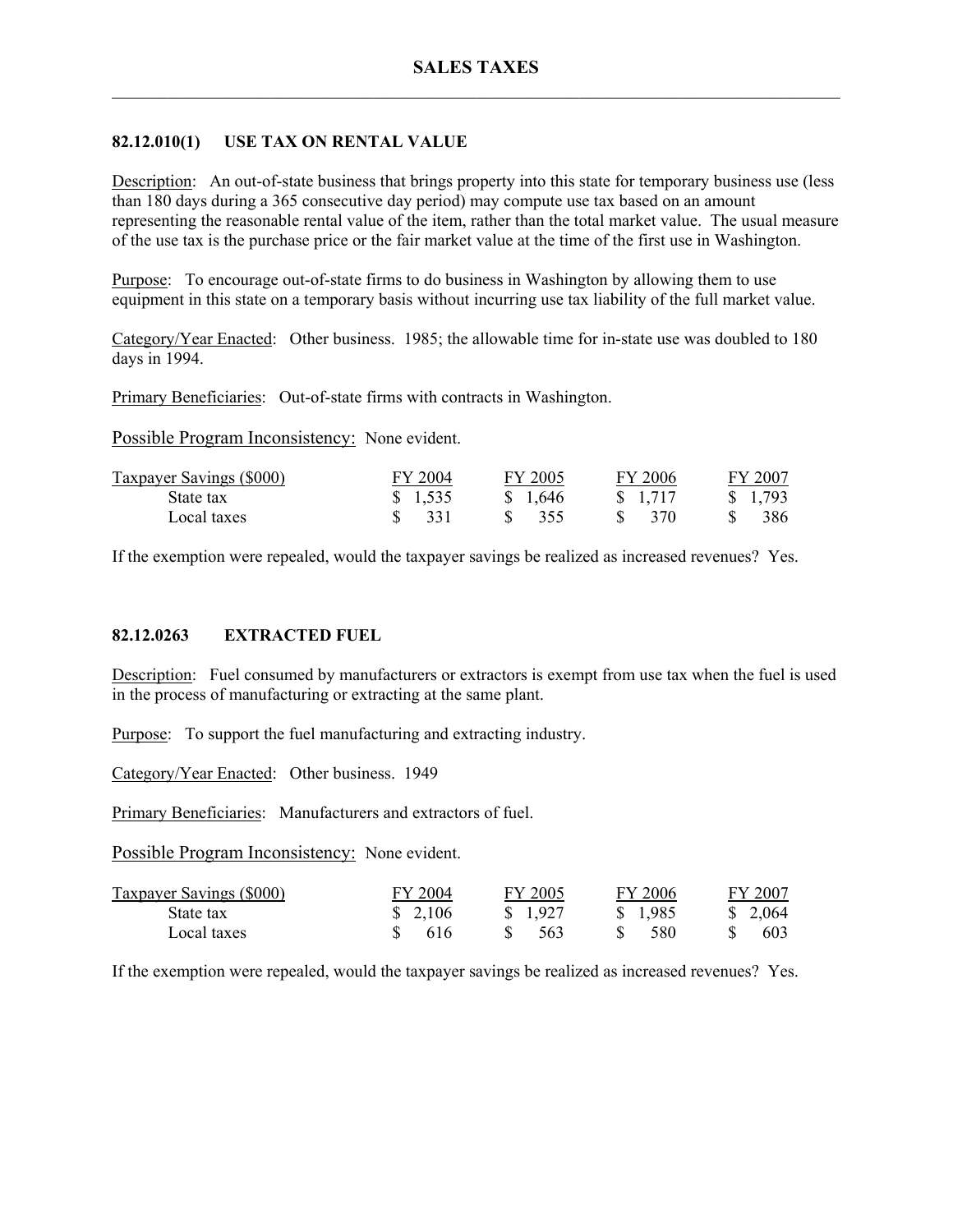# **82.12.0265 BAILED PROPERTY USED IN RESEARCH**

Description: Use tax does not apply to the value of bailed property when the bailee consumes the property while conducting research and development activities for a bailor who is not subject to tax. "Bailment" consists of granting the right of possession of tangible personal property to another person (bailee) without financial compensation to the property owner (bailor).

Purpose: Bailment typically applies to tangible personal property owned by the federal government that is used by federal contractors. The purpose of the exemption is to increase the competitive position of instate firms competing for the federal contracts by reducing the associated tax burden.

Category/Year Enacted: Other business. 1951

Primary Beneficiaries: Contractors with the federal government.

Possible Program Inconsistency: None evident.

| Taxpayer Savings (\$000) | FY 2004 | FY 2005 | FY 2006 | FY 2007 |
|--------------------------|---------|---------|---------|---------|
| State tax                | 659     | 679     | 699     |         |
| Local taxes              | 193     | 198     | 204     | 210     |

If the exemption were repealed, would the taxpayer savings be realized as increased revenues? Yes.

### **82.12.0272 ITEMS DISPLAYED IN TRADE SHOWS**

Description: Tangible personal property held for sale which is displayed in a trade show for up to 30 days is exempt from use tax. The exemption pertains to items that are actually demonstrated and not simply available for sale as part of the dealer's inventory.

Purpose: To stimulate trade and the economy by encouraging trade shows to take place in this state.

Category/Year Enacted: Other business. 1971

Primary Beneficiaries: Manufacturers and distributors that exhibit products at trade shows.

Possible Program Inconsistency: None evident.

| Taxpayer Savings (\$000) | FY 2004 | FY 2005 | $-2006$<br>- EV 4 | $Y$ 2007 |
|--------------------------|---------|---------|-------------------|----------|
| State tax                | 539     | 555     | 572               | 589      |
| Local taxes              |         | 162     | 167               |          |